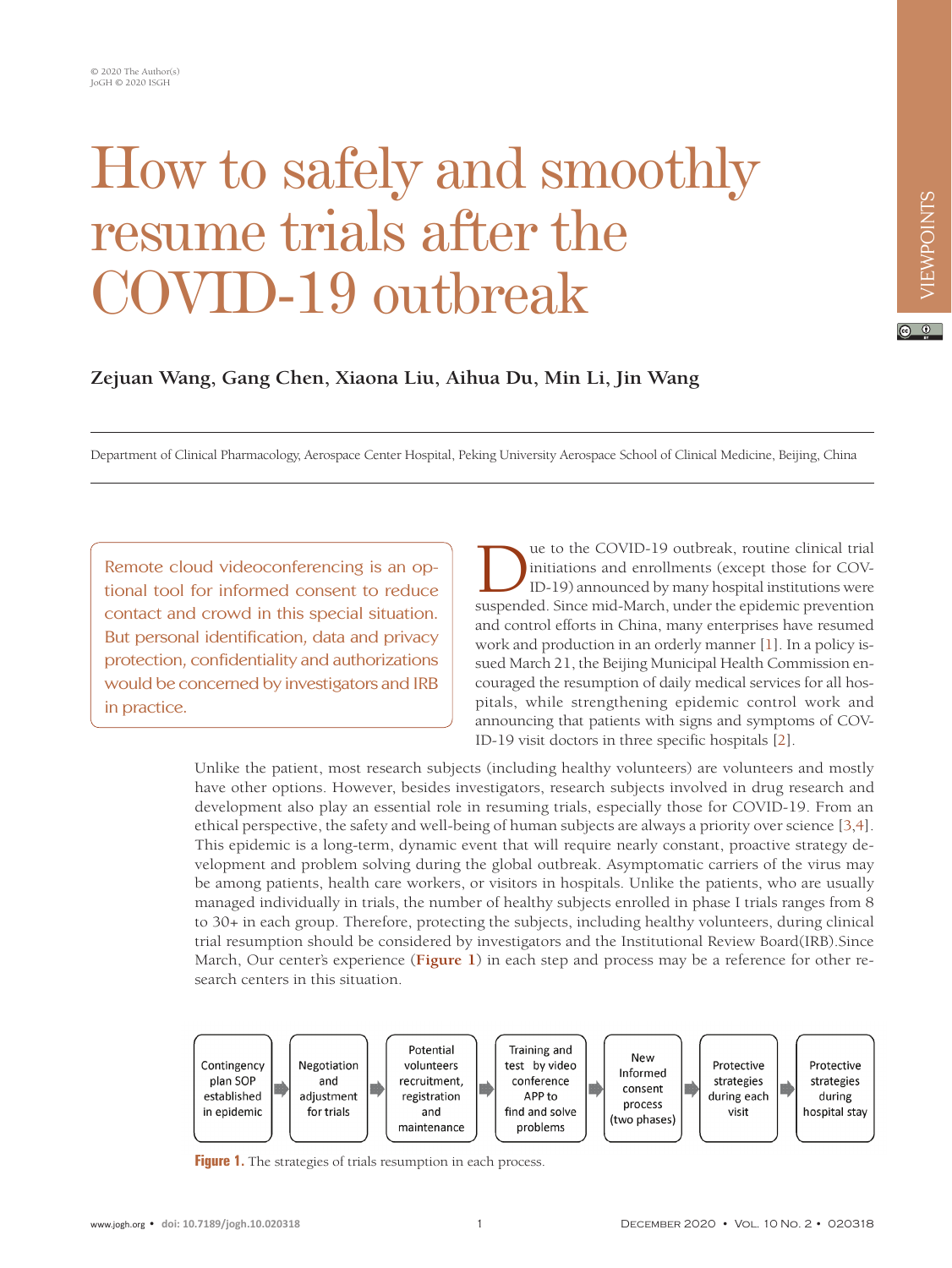Routine clinical trial initiations and enrollments (except those for COVID-19) were impacted greatly by the epidemic disease, the strategies in the seven-step process would help protect the subjects from virus and make conduction of clinical trials smoothly.

#### **STRATEGIES**

First and foremost, to protect the subjects, Standard Operating Procedures (SOPs) regarding the operation management and quality control of clinical trials during the epidemic should be established to instruct the daily preventive controls and the contingency responses to different situations, according to the Good Clinical Practice(GCP), the Declaration of Helsinki, and the applicable regulatory requirements and guidance (including those for COVID-19 prevention). Regarding the informed process, giving a detailed explanation using a cloud video meeting app on any mobile phone, ipad or computer before signing and dating paper-based or electronic informed consent forms (ICFs) can reduce the frequency and length of visits, as well as close contact with others. The daily preventive control measures for individuals include recording epidemiological history, routine protection with masks and hand washing, daily temperature tracking, and reporting signs and symptoms, which are required for all persons (including staff and subjects) visiting our department. Environment management is another fundamental measure to strengthen during nosocomial infection control.

Second, a timely negotiation with the sponsor and the IRB about the contract, protocols, schedule, process, data collection, drug and sample management, urgent changes and reports by risk evaluation and mitigation strategies is important to protect subjects and minimize impacts on data integrity in different



**Photo: Research staff wearing preventive kits are identifying the subjects with ID Card and videoconferencing photo in the buffer zone at site after hand-washing with antibacterial gel and initial assessment of COVID-19 with questionnaires and subjects are scanning the two-dimensional code for showing itinerary information (from the collection of Dr Jin Wang, used with permission).**

situations. As local regulations demand that all persons should cooperate with some screening and monitoring procedures for COVID-19 when visiting the hospital, the ICF and recruitment advertisement should be amended to illustrate that "participants are informed and required to comply with the related non-trial measures during these special circumstances." However, protocol amendment maybe not needed if the data collected are not part of a new research objective. These would then be reviewed and approved by the IRB. The exact measures required by the regulations at that time should be quickly submitted to the IRB as supplementary materials before subjects participate in trials, and continuous informed consent is necessary.

Third, potential volunteers are recruited and retained online by specific recruitment and medical staff in advance through social media networking channels like Facebook, LinkedIn, Twitter, QQ, WeChat etc. Epidemiological history, such as itinerary, close contacts, physical condition, and certain credentials over the last 14 days or more are registered and tracked until the last trial visit. Specific recruitment staff explain the possible delay in start time, how participants can protect themselves in their daily lives, and how to use a video meeting application.

Fourth, before trial initiation, all investigators participate in a video conference to learn about SOPs, regulations, and the informed consent process to identify and improve any problems that could continuously arise. Investigators should develop and prepare materials for informed consent regarding the trial, protections, and exact screening and monitoring measures for COVID-19.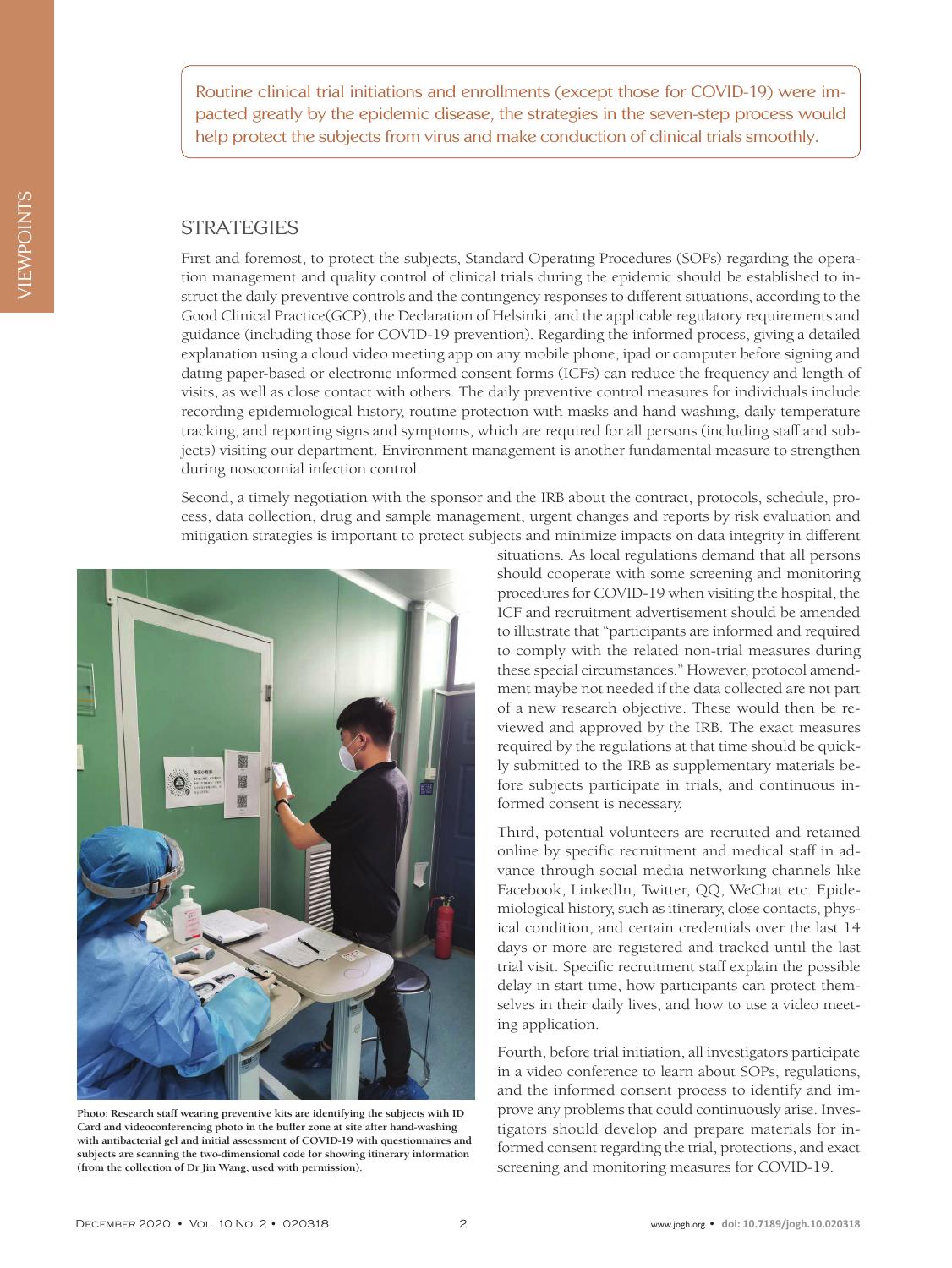Fifth, the informed consent process is divided into two phases: a cloud video meeting first and then faceto-face discussions between the investigator and each subject. In the first online period, at roll call, a photo of each subject is taken with permission for later on-site in person visitor identification. Then, the ICF, the trial schedule, the regulations participants are required to comply with, the seven-step hand washing method, how to protect oneself at home and while traveling, the special procedure demonstration and environment introduction, etc., are explained in detail. Meanwhile, the subjects are informed of the possibility of synchronous audio and video recording and reminded by staff if they are offline or not in front of the camera. Finally, the investigator answers any subjects' questions, provides the contact information, and announces the next face-to-face discussions. Before one-on-one discussions on-site, the volunteers are surveyed the satisfaction with the video meeting and informed status by questionnaires. Then the investigator discusses informed consent with each one, interacting more with the subjects offline, out of the camera, or those who were not satisfied.

Sixth, based on the new process and strategies for each on-site visit of subjects, the environment zones are set and divided into a clean zone, buffer zone, and contaminated zone by investigators. The investigator should make an appointment with each subject individually to avoid close group contact as before. Measures taken during each on-site visit include mask wearing and hand washing, temperature measurements, one-meter distance at least between each one, itinerary verification, ID checks using the photo obtained during the initial video call, and epidemiological history as required by regulation requirements. Protective face and eye masks and gloves are required for the investigators, especially during oral examination.

Seventh, the isolation ward is prepared for the subjects before and during hospital stay during the CO-VID-19 contingency. An environment with suitable temperature and humidity, good air circulation, and object surface disinfection are key points to keep subjects under good conditions when they stay in the hospital. The bed space between each subject with a mask is maximized or separate room could be assigned if feasible. It is better to stagger the time to eat if protocol is allowed.

### IMPLICATIONS AND CONCERNS

The COVID-19 epidemic will pass, and all trials will be restored gradually. Research and development of drugs or vaccines will continue for public health and well-being. During trial resumption, the seven steps described above may be effective in reducing the anxieties of research subjects and staff, and protect them from the virus. The practice has shown that, in the COVID-19 era, remote videoconferencing is an optional tool to reduce the chance of close contact, crowdedness, and possible risk of infection in trial resumption, and has worked effectively in our clinical trials. Though it may be due to reductions in time, cost, and anxiety of transmission, subjects support this digital approach with high satisfaction. From an ethical perspective, key technology concerns include their data protection, privacy, confidentiality and representativeness of human subjects, appropriate authorizations, identification, and quality of informed consent [[5\]](#page-3-4). The potential value of remote videoconferencing, remote monitoring and other digital technologies during and after trial resumption may be further investigated to increase productivity and reduce the cost of conducting a trial in the future.



**Acknowledgements:** We express our deep gratitude to our staff in our center for their work in the conduction of trial resumption and to the volunteers who have participated in clinical trials. **Funding:** None.

**Authorship contributions:** All authors read and approved the final manuscript. Zejuan Wang conceived the idea and contributed to writing. Zejuan Wang, Gang Chen, Xiaona Liu, especially Jin Wang contributed to conceptualizing the manuscript. Aihua Du and Min Li contributed to the completion of drafting SOP and informed consent process.

**Competing interests:** The authors declare no conflicts of interest and completed the ICMJE Unified Competing Interest form (available upon request from the corresponding author), and declare no conflicts of interest.